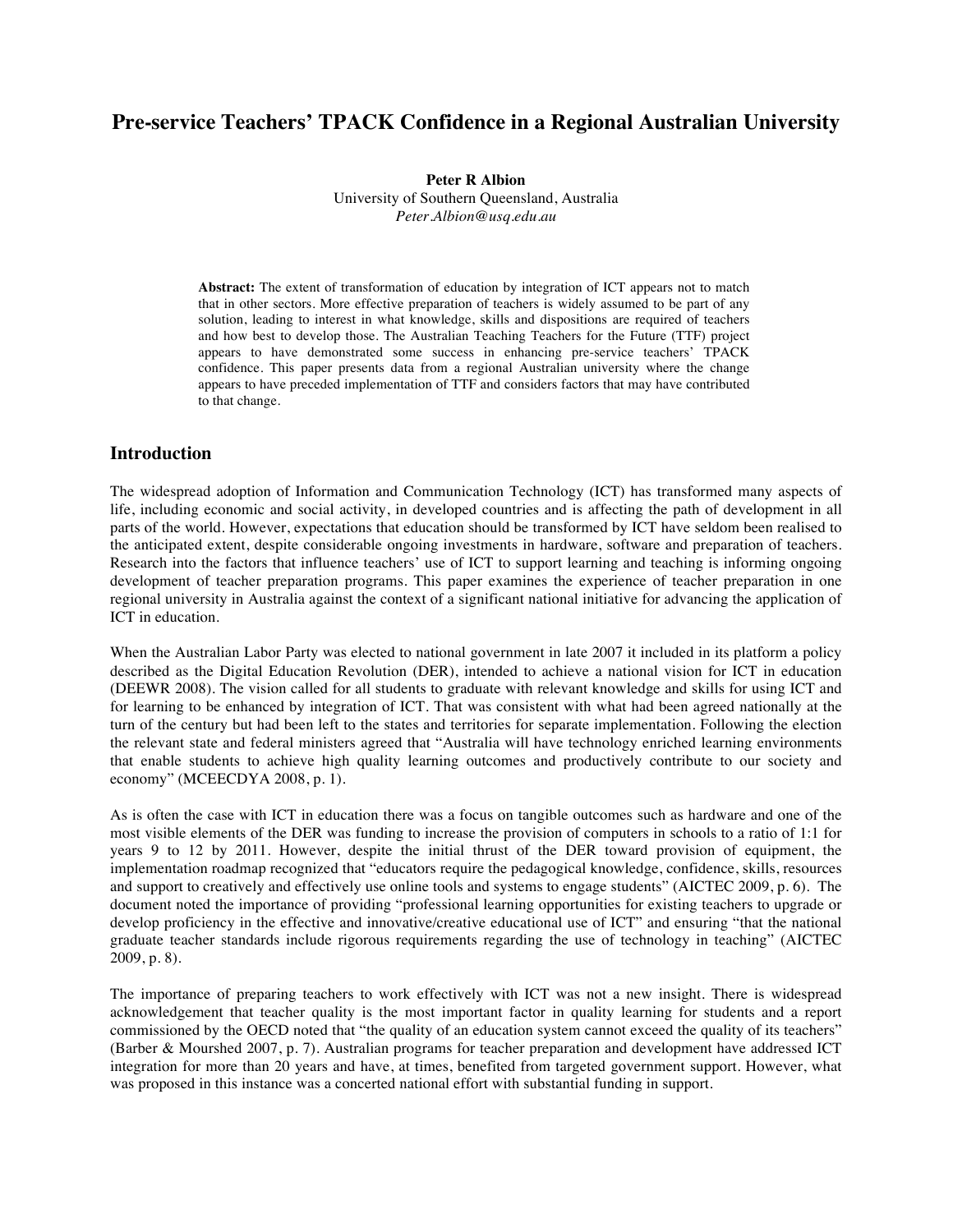### **Teacher preparation for working with ICT**

Researchers seeking to enhance integration of ICT for learning through better understanding of factors that facilitate or inhibit teachers' uptake of ICT have identified both external, institutional factors such as access to ICT and supportive administration, and internal, personal characteristics as important (Ertmer 1999). Teacher beliefs, especially a sense of efficacy or confidence in being able to perform the behaviors necessary for success, have long been identified as influencing teacher integration of ICT for learning (Albion & Ertmer 2002; Ertmer 2005; Ertmer & Ottenbreit-Leftwich 2010). More recent work has argued that teachers' own experiences of learning in school and teacher preparation programs set the pattern for how they behave in their own classrooms (Belland 2009).

However, despite the research and associated efforts to better prepare teachers for working with ICT, computers in schools are still seen by some as "oversold and underused" (Cuban 2001). Moreover, teaching with ICT has been described as a "wicked problem" (Mishra & Koehler 2007), one that is complex and ill-structured, with constantly changing context and problem definition, and little or no agreement among experts about solutions. ICT skills and positive attitudes are necessary but not sufficient conditions for teachers to solve such problems.

The knowledge required for teaching is multi-dimensional. Shulman (1986) proposed that, in addition to content knowledge (CK) and pedagogical knowledge (PK), teachers required Pedagogical Content Knowledge (PCK), a blend of knowledge that enables teachers to make strategic decisions about how to represent content for effective learning in a given context. Although Shulman did not represent PCK diagrammatically it has conventionally been shown as a Venn diagram with PCK in the intersection of two circles representing CK and PK. Mishra and Koehler (2006) argued that technology (ICT) has changed the classroom sufficiently that the concept of PCK should be extended to include technological knowledge (TK). They extended the Venn diagram widely used to represent PCK to include TK and additional intersections as shown in Figure 1. The most complex knowledge, the region giving rise to "wicked problems", is where all three circles intersect representing Technological Pedagogical Content Knowledge (TPCK). An "A" was subsequently added to make the acronym pronounceable (Thompson & Mishra 2007, p. 38). TPACK is the knowledge likely to be required of teachers working with ICT and hence should be a focus of teacher preparation.



**Figure 1:** Technological Pedagogical Content Knowledge (TPACK) [after Mishra and Koehler (2006)]

### **Teaching Teachers for the Future**

Strategies for achieving the goals of the Australian Government's DER included an ICT Innovation Fund (DEEWR 2010) for which the successful bid for addressing pre-service teacher education was led by a group acting for the Australian Council of Deans of Education and representing all 39 Australian teacher preparation providers. The *Teaching Teachers for the Future* (TTF) project comprised three components, namely, extending the Australian Institute for Teaching and School Leadership (aitsl.edu.au) graduate teacher standards to include ICT dimensions,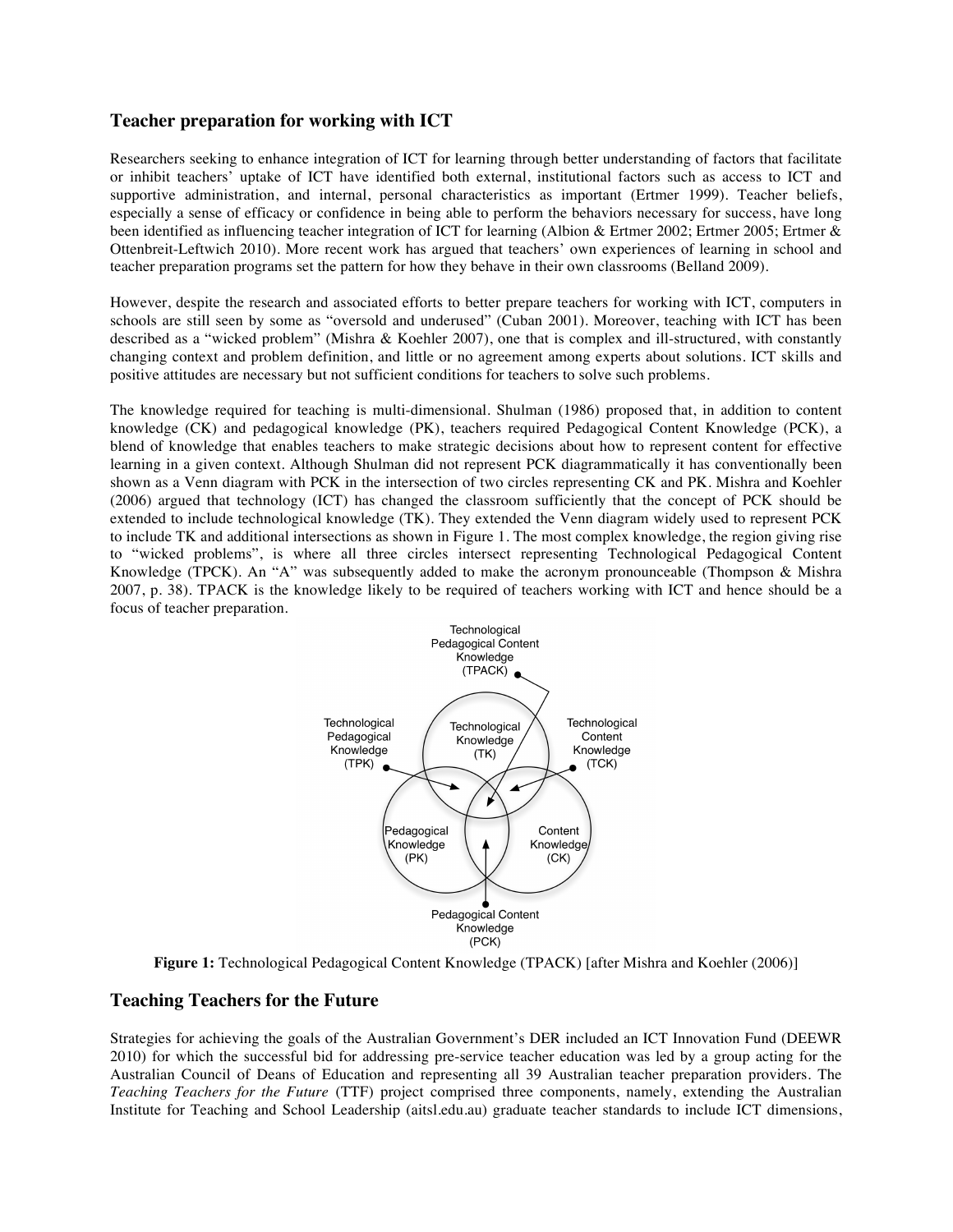developing professional learning packages demonstrating ICT integration in the Australian curriculum (ttf.edu.au), and developing a National Support Network (NSN) to facilitate treatment of ICT in teacher education. The third component funded a full-time person with experience in K-12 classroom integration of ICT and a half-time project manager in each institution for a year of project implementation.

During preparation of the TTF proposal TPACK was identified as a useful conceptualization of pre-service teachers' capabilities for ICT integration. It was adopted as the underlying framework for the TTF project and informed the development of the professional learning packages and the work of the NSN. As a consequence, one aspect of evaluation of the TTF project was focused on changes in pre-service teachers' TPACK. That part of the project was planned and managed by a Research and Evaluation Working Group (REWG) with representation from multiple institutions. The TTF project involved 39 institutions and several thousand pre-service teachers. Tracking changes in TPACK presented logistical challenges and required a valid and reliable instrument capable of being administered online to large numbers of respondents.

## **Measuring TPACK**

Abbitt (2011) located 33 studies that assessed TPACK, including 20 that had been conducted in pre-service teacher programs. Another review found 141 instruments measuring some aspect of TPACK (Koehler, Shin, & Mishra 2011). However, despite this abundance of TPACK-related instruments, there is not yet a widely accepted instrument for measuring TPACK.

A direct measure of teachers' TPACK would be desirable but performance-based measures are impractical for large numbers and self-report measures of capabilities are also problematic (Graham, Cox, & Velasquez 2009). Research has demonstrated that teachers' behaviors are influenced by related levels of confidence (Ertmer & Ottenbreit-Leftwich 2010) that can be reliably assessed using self-report measures. There is reason to expect that teachers with greater confidence for performing TPACK-related behaviors would be more likely to perform such behaviors in their classrooms, making a measure of TPACK confidence potentially useful as an indicator of progress in teacher preparation. TPACK confidence of pre-service teachers at two Australian universities had been audited previously using a *TPACK Confidence Survey* (*TCS*) (Albion, Jamieson-Proctor, & Finger 2010). Analysis found two factors representing respectively enhancing and transforming learning outcomes with alpha reliabilities of 0.94 and 0.86.

The *TCS* was used as the starting point for development of an instrument for use in the TTF project (Jamieson-Proctor et al. 2013). Members of the working group undertook additional analysis of the *TCS* data using Rasch modeling to confirm the characteristics of existing items and generated additional items for all aspects of the TPACK framework. The final instrument comprised 48 statements describing behaviors with ICT in Education and respondents were invited to indicate confidence for performing, and anticipated usefulness of, the behavior using a 7 point scale for each. Half of the items focused on the use of ICT to support teaching (representing TPK and TCK) and the remainder addressed the use of ICT to support student learning (representing the more tightly integrated knowledge characteristic of TPCK). Table 1 displays typical items from the major scales.

| <b>Technological Pedagogical Knowledge (TPK)</b>                                                           |
|------------------------------------------------------------------------------------------------------------|
| How confident are you that you have the knowledge, skills and abilities to use ICT to                      |
| Demonstrate knowledge of the range of ICT to engage students                                               |
| Access, record, manage, and analyze student assessment data                                                |
| <b>Technological Content Knowledge (TCK)</b>                                                               |
| How confident are you that you have the knowledge, skills and abilities to                                 |
| Design learning sequences, lesson plans and assessment that use ICT to develop students' Mathematics       |
| knowledge, attitudes and skills                                                                            |
| Implement meaningful use of ICT by students in achieving Mathematics curriculum goals                      |
| <b>ICT</b> integration - <b>TPCK</b>                                                                       |
| How confident are you that you have the knowledge, skills and abilities to support students' use of ICT to |
| Demonstrate what they have learned                                                                         |
| Integrate different media to create appropriate products                                                   |
| <b>Table 1:</b> Sample items from the core groups in the instrument                                        |

**Table 1:** Sample items from the core groups in the instrument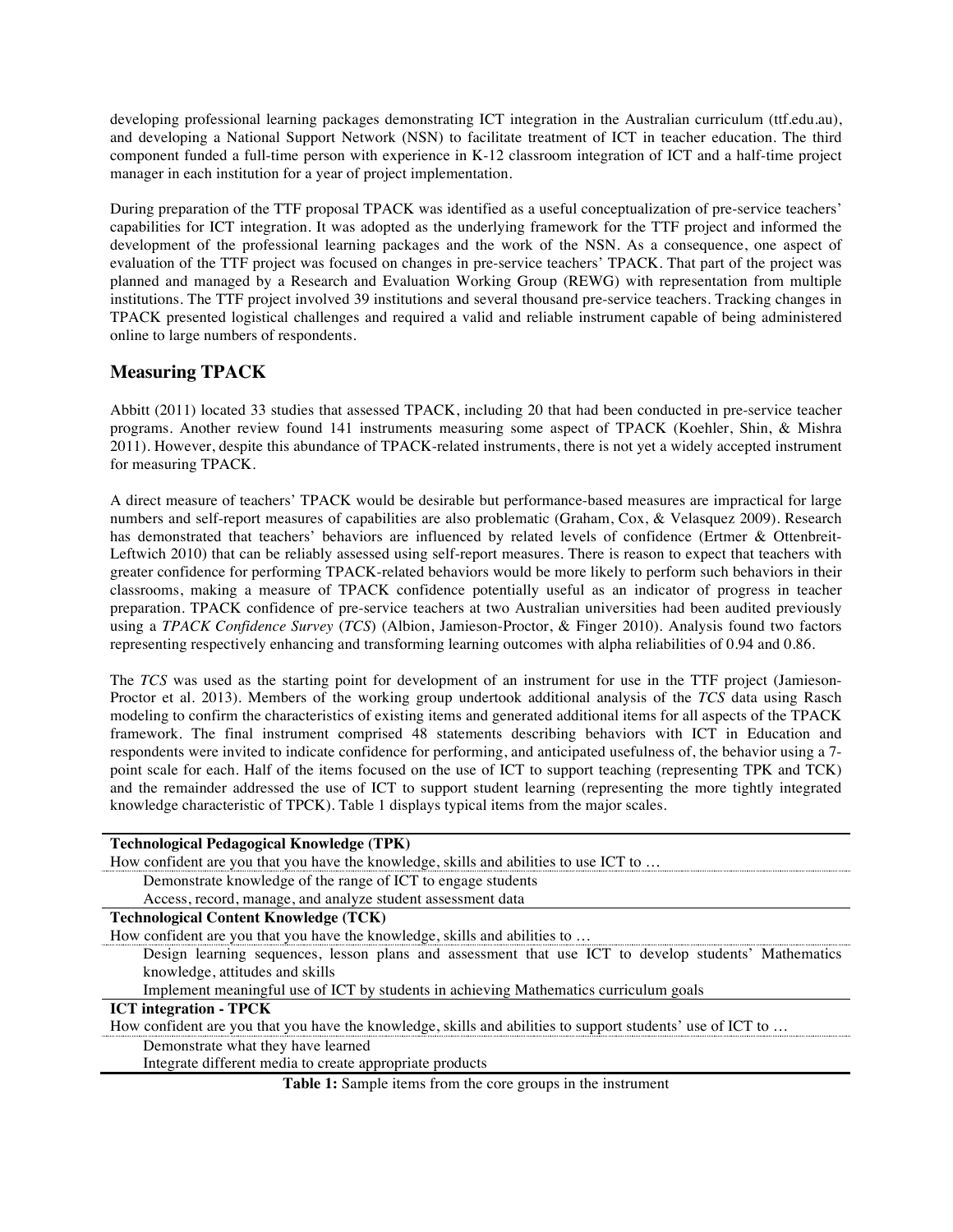The questionnaire was administered online using Qualtrics twice, in May-July (T1, N=12881) and October-November 2011 (T2, N=5809), and data were examined using both factor analysis and Rasch modeling with results confirming acceptable factor structure and measurement properties (Jamieson-Proctor et al. 2013).

### **Measuring TPACK Outcomes for the TTF project**

#### **National results**

Responses from the national samples at T1 and T2 were compared using nonparametric (Kruskal-Wallis) tests to determine statistical significance of differences with the threshold probability set at  $p < .002$  (Finger et al. 2013). Responses at T2 were significantly more positive for all 24 items for confidence related to using ICT to support teaching and for all 24 items for confidence related to using ICT to support student learning. There were no significant differences between T1 and T2 measures for any of the items measuring expected usefulness of ICT for the same behaviors in support of teaching or student learning. The lowest means recorded for usefulness on both sets of items were greater than the highest means recorded for confidence, suggesting that there may be a 'ceiling effect' allowing insufficient scope for pre-service teachers to register any increase in perceived usefulness of ICT from T1 to T2. In general pre-service teachers appear to have high expectations of the usefulness of ICT for supporting teaching and student learning. The interventions supported by the TTF project appear to have resulted in a significant increase in their confidence in their abilities to perform the relevant behaviors in their classrooms.

#### **Institutional results**

The national project provided each participating institution with summaries (as frequency tables) of the full national dataset and the dataset for respondents from the individual institution. Availability of these data enabled calculation of means and standard deviations permitting comparison of data from the regional university with the national data. Table 2 presents results from the national dataset and for the regional university collected at T1. Means were calculated for confidence and usefulness on the groups of items identified as representing TPACK elements. The analysis was conducted on raw data prior to the national analysis described above but it subsequently confirmed the validity of the questionnaires. The means obtained for the regional university at T1 were significantly higher than the national means (Z-test,  $p < 0.01$ ) for five of the six composite measures. Analysis of T2 data did not reveal any significant differences, suggesting that if there had been an increase in scores for the regional university relative to the national results that had occurred prior to or in the initial phase of the TTF.

|            |             | <b>National</b> |      |           |     | <b>University</b> |           |      |             |        |
|------------|-------------|-----------------|------|-----------|-----|-------------------|-----------|------|-------------|--------|
|            | Item group  | N               | Mean | <b>SD</b> | N   | Mean              | <b>SD</b> | Z    | p           |        |
| Confidence |             |                 |      |           |     |                   |           |      |             |        |
|            | TPK         | 9422            | 4.01 | 1.40      | 508 | 4.24              | 1.34      | 3.72 | $\leq 0.01$ | $\ast$ |
|            | TCK         | 6304            | 3.81 | 1.45      | 390 | 4.01              | 1.38      | 2.70 | .003        | $\ast$ |
|            | <b>TPCK</b> | 8816            | 3.99 | 1.38      | 486 | 4.13              | 1.32      | 2.41 | .008        | $\ast$ |
| Usefulness |             |                 |      |           |     |                   |           |      |             |        |
|            | TPK         | 9416            | 5.15 | 1.11      | 508 | 5.29              | 1.00      | 3.04 | .001        | $\ast$ |
|            | TCK         | 6218            | 5.26 | 1.06      | 390 | 5.32              | 1.02      | 1.07 | .142        |        |
|            | TPCK        | 8809            | 5.11 |           | 485 | 5.23              | 1.02      | 2.45 | .007        | $\ast$ |

**Table 2:** Mean scores on subscales for national and university datasets ( $* =$  significant at  $1\%)$ )

Students of the regional university had participated in previous studies that included 20 items from the *TCS* that were included in the TTF instrument (Albion et al. 2010). Thus it was possible to examine longer term trends in responses to those items by comparing data from 2009 and 2010 administrations with data from T1 and T2 collections in the TTF project. Table 3 presents results for those 20 common items from the T1 datasets for the national pool and the regional university together with Z values and probability estimates. Although, as shown in Table 2, the regional university mean on the TPCK subscale is significantly higher than the national mean  $(Z = 2.41, p = .008)$ , the means on just 9 of the 20 items are significantly higher  $(p < 0.01)$ .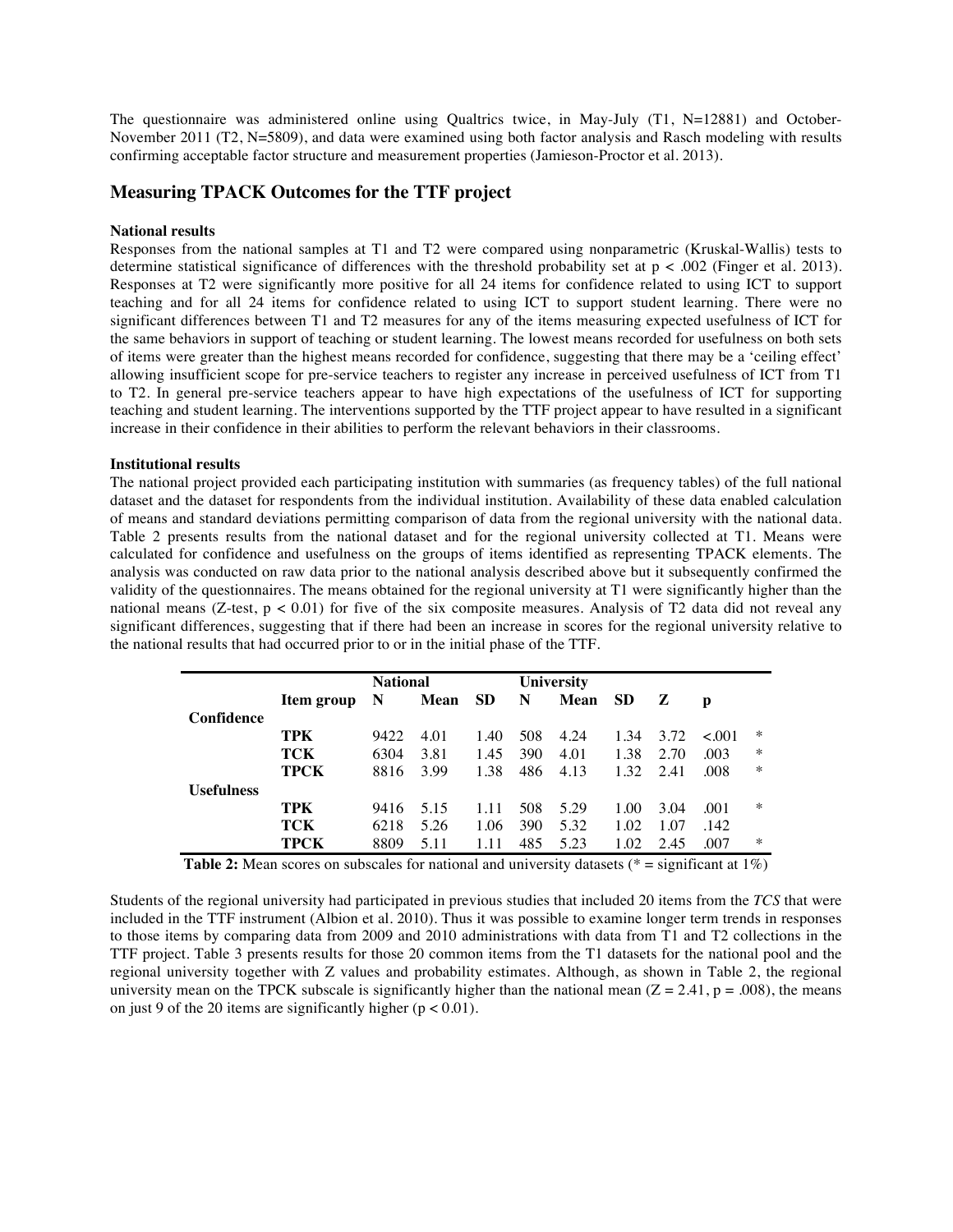|                | How confident are you that you have the knowledge, skills and       |                  | <b>National</b> |                  | University  |      |                  |        |
|----------------|---------------------------------------------------------------------|------------------|-----------------|------------------|-------------|------|------------------|--------|
|                | abilities to support students' use of ICT to $\ldots$               |                  | $(N = 8816)$    |                  | $(N = 486)$ |      |                  |        |
|                |                                                                     | $\boldsymbol{M}$ | <b>SD</b>       | $\boldsymbol{M}$ | SD          | Z    | $\boldsymbol{p}$ |        |
| $\mathbf{1}$   | provide motivation for curriculum tasks                             | 4.12             | 1.32            | 4.23             | 1.25        | 1.98 | .024             |        |
| $\overline{2}$ | develop functional competencies in a specified curriculum area      | 3.82             | 1.35            | 3.99             | 1.31        | 2.84 | .002             | $\ast$ |
| 3              | actively construct knowledge that integrates curriculum areas       | 3.93             | 1.35            | 4.07             | 1.32        | 2.31 | .011             |        |
| $\overline{4}$ | actively construct their own knowledge in collaboration with        | 3.99             | 1.34            | 4.07             | 1.28        | 1.36 | .087             |        |
|                | their peers and others                                              |                  |                 |                  |             |      |                  |        |
| 5              | synthesise their knowledge                                          | 3.80             | 1.39            | 3.93             | 1.32        | 2.14 | .016             |        |
| 6              | demonstrate what they have learned                                  | 4.18             | 1.34            | 4.31             | 1.28        | 2.22 | .013             |        |
| 7              | acquire the knowledge, skills, abilities and attitudes to deal with | 4.09             | 1.41            | 4.24             | 1.35        | 2.29 | .011             |        |
|                | on-going technological change                                       |                  |                 |                  |             |      |                  |        |
| 8              | integrate different media to create appropriate products            | 3.87             | 1.43            | 4.00             | 1.38        | 2.04 | .021             |        |
| 9              | develop deep understanding about a topic of interest relevant to    | 4.07             | 1.32            | 4.17             | 1.30        | 1.70 | .045             |        |
|                | the curriculum area/s being studied                                 |                  |                 |                  |             |      |                  |        |
| 10             | support elements of the learning process                            | 4.05             | 1.32            | 4.20             | 1.27        | 2.57 | .005             | $\ast$ |
| 11             | develop understanding of the world                                  | 4.23             | 1.31            | 4.36             | 1.22        | 2.28 | .011             |        |
| 12             | plan and/or manage curriculum projects                              | 4.03             | 1.37            | 4.20             | 1.32        | 2.74 | .003             | $\ast$ |
| 13             | engage in sustained involvement with curriculum activities          | 3.98             | 1.36            | 4.17             | 1.33        | 3.04 | .001             | $\ast$ |
| 14             | undertake formative and/or summative assessment                     | 3.97             | 1.42            | 4.16             | 1.37        | 2.87 | .002             | $\ast$ |
| 15             | engage in independent learning through access to education at a     | 4.06             | 1.41            | 4.26             | 1.36        | 3.06 | .001             | $\ast$ |
|                | time, place and pace of their own choosing                          |                  |                 |                  |             |      |                  |        |
| 16             | gain intercultural understanding                                    | 3.87             | 1.37            | 4.03             | 1.32        | 2.42 | .008             | $\ast$ |
| 17             | acquire awareness of the global implications of ICT-based           | 3.81             | 1.40            | 3.93             | 1.34        | 1.84 | .033             |        |
|                | technologies on society                                             |                  |                 |                  |             |      |                  |        |
| 18             | communicate with others locally and globally                        | 4.34             | 1.38            | 4.50             | 1.27        | 2.62 | .004             | ∗      |
| 19             | understand and participate in the changing knowledge economy        | 3.79             | 1.45            | 4.05             | 1.35        | 4.09 | < .001           | $\ast$ |
| 20             | critically evaluate their own and society's values                  | 3.90             | 1.39            | 4.01             | 1.33        | 1.68 | .046             |        |

**Table 3:** National and regional university T1 results for selected TPCK subscale items (\* = significant at 1%)

The 2009 and 2010 questionnaires used a 4-point scale scored from 1 to 4 with anchors of 'No confidence', 'Some confidence', 'Confident', and 'Very confident' but, as described above, the TTF questionnaire used a 7-point scale, necessitating conversion. Table 4 aligns the 4-point and 7-point scales to show how the 2011 data were converted to the 4-point scale.

| 2011<br><b>National</b><br>scale | <b>Not</b><br>confident |            | Moderately<br>confident |           |     | Extremely<br>confident |
|----------------------------------|-------------------------|------------|-------------------------|-----------|-----|------------------------|
|                                  |                         |            |                         |           |     |                        |
| 2009-10 University               |                         |            | 2.5                     |           | 3.5 |                        |
| scale                            | N <sub>o</sub>          | Some       |                         | Confident |     | Very confident         |
|                                  | confidence              | confidence |                         |           |     |                        |

**Table 4:** Conversion of 7-point scale to 4-point scale for comparison

Table 5 compares results for the 20 common questions across administrations at the regional university in 2009, 2010 and T1 and T2 in 2011. Average scores are included at the end of the table and Z scores and P values are presented for the 2009 to T2 (2011) comparisons. There were no significant differences between scores recorded in 2009 and 2010 or between T1 and T2. Scores on all items were significantly higher (p < 0.01) for either T1 or T2 in 2011 than in 2009 or 2010.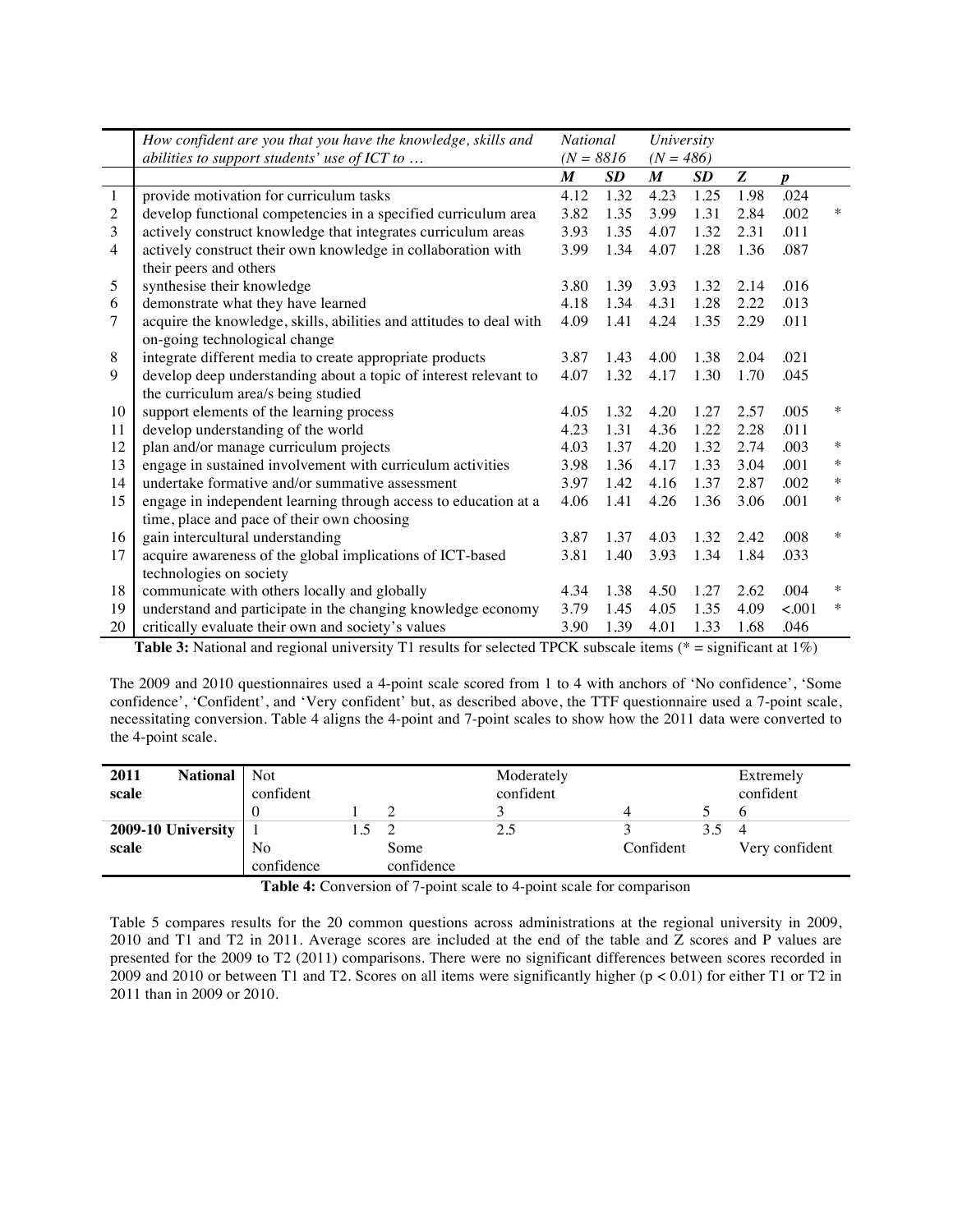|                | How confident are you that you have                                          | 2009             |            | 2010             |                   | 2011<br>T!       |            | T2<br>2011       |            | 2011         | T2               |        |
|----------------|------------------------------------------------------------------------------|------------------|------------|------------------|-------------------|------------------|------------|------------------|------------|--------------|------------------|--------|
|                | the knowledge, skills and abilities to                                       | $(N = 136)$      |            | $(N = 450)$      |                   | $(N = 488)$      |            | $(N = 311)$      |            | 2009         |                  |        |
|                | support students' use of ICT to                                              |                  |            |                  |                   |                  |            |                  |            |              |                  |        |
|                |                                                                              | $\boldsymbol{M}$ | SD         | $\boldsymbol{M}$ | SD                | $\boldsymbol{M}$ | SD         | $\boldsymbol{M}$ | SD         | Z            | $\boldsymbol{P}$ |        |
| $\mathbf{1}$   | provide motivation for curriculum tasks                                      | 2.94             | .70        | 2.93             | .73               | 3.11             | .62        | 3.15             | .66        | 2.92         | .002             | $\ast$ |
| $\overline{2}$ | develop functional competencies in a                                         | 2.76             | .75        | 2.76             | .75               | 3.00             | .66        | 3.04             | .68        | 3.71         | < 0.001          | $\ast$ |
|                | specified curriculum area                                                    |                  |            |                  |                   |                  |            |                  |            |              |                  |        |
| 3              | actively construct knowledge that                                            | 2.86             | .74        | 2.79             | .76               | 3.03             | .66        | 3.08             | .67        | 3.00         | .001             | ∗      |
|                | integrates curriculum areas                                                  |                  |            |                  |                   |                  |            |                  |            |              |                  |        |
| $\overline{4}$ | actively construct their own knowledge                                       | 2.88             | .69        | 2.86             | .75               | 3.04             | .64        | 3.10             | .66        | 3.17         | .001             | $\ast$ |
|                | in collaboration with their peers and                                        |                  |            |                  |                   |                  |            |                  |            |              |                  |        |
|                | others                                                                       |                  |            |                  |                   |                  |            |                  |            |              |                  |        |
| 5              | synthesise their knowledge                                                   | 2.86             | .73        | 2.78             | .74               | 2.96             | .66        | 3.04             | .69        | 2.39         | .008             | $\ast$ |
| $\sqrt{6}$     | demonstrate what they have learned                                           | 3.04             | .66        | 2.94             | .74               | 3.15             | .64        | 3.17             | .69        | 1.92         | .028             |        |
| $\tau$         | acquire the knowledge, skills, abilities                                     | 2.72             | .77        | 2.76             | .79               | 3.12             | .67        | 3.13             | .69        | 5.33         | < .001           | $\ast$ |
|                | and attitudes to deal with on-going                                          |                  |            |                  |                   |                  |            |                  |            |              |                  |        |
|                | technological change                                                         |                  |            |                  |                   |                  |            |                  |            |              |                  |        |
| 8              | integrate different media to create                                          | 2.63             | .87        | 2.71             | .83               | 3.00             | .69        | 3.02             | .73        | 4.51         | < .001           | ∗      |
|                | appropriate products                                                         |                  |            |                  |                   |                  |            |                  |            |              |                  |        |
| 9              | develop deep understanding about a                                           | 2.90             | .76        | 2.86             | .75               | 3.09             | .65        | 3.10             | .69        | 2.56         | .005             | $\ast$ |
|                | topic of interest relevant to the                                            |                  |            |                  |                   |                  |            |                  |            |              |                  |        |
|                | curriculum area/s being studied                                              |                  |            |                  |                   |                  |            |                  |            |              |                  | $\ast$ |
| 10             | support elements of the learning                                             | 2.93             | .69        | 2.90             | .72               | 3.10             | .63        | 3.11             | .65        | 2.59         | .005             |        |
|                | process                                                                      | 2.75             |            |                  |                   |                  |            |                  |            |              |                  | $\ast$ |
| 11<br>12       | develop understanding of the world<br>plan and/or manage curriculum projects | 2.88             | .75<br>.72 | 2.74<br>2.82     | .78<br>.76        | 3.18<br>3.10     | .61<br>.66 | 3.17<br>3.08     | .65<br>.69 | 5.57<br>2.76 | < .001<br>.003   | *      |
| 13             | engage in sustained involvement with                                         | 2.81             | .74        | 2.79             | .76               | 3.08             | .66        | 3.08             | .68        | 3.58         | < 0.001          | $\ast$ |
|                | curriculum activities                                                        |                  |            |                  |                   |                  |            |                  |            |              |                  |        |
| 14             | undertake formative and/or summative                                         | 2.96             | .71        | 2.91             | $\boldsymbol{.8}$ | 3.08             | .69        | 3.11             | .69        | 2.01         | .022             |        |
|                | assessment                                                                   |                  |            |                  |                   |                  |            |                  |            |              |                  |        |
| 15             | engage in independent learning through                                       | 2.87             | .76        | 2.82             | .75               | 3.13             | .68        | 3.10             | .68        | 3.07         | .001             | $\ast$ |
|                | access to education at a time, place and                                     |                  |            |                  |                   |                  |            |                  |            |              |                  |        |
|                | pace of their own choosing                                                   |                  |            |                  |                   |                  |            |                  |            |              |                  |        |
| 16             | gain intercultural understanding                                             | 2.81             | .77        | 2.81             | .76               | 3.01             | .66        | 3.04             | .67        | 3.04         | .001             | ∗      |
| 17             | acquire awareness of the global                                              | 2.60             | .82        | 2.61             | .80               | 2.97             | .67        | 2.98             | .69        | 4.75         | < 0.001          | $\ast$ |
|                | implications of ICT-based technologies                                       |                  |            |                  |                   |                  |            |                  |            |              |                  |        |
|                | on society                                                                   |                  |            |                  |                   |                  |            |                  |            |              |                  |        |
| 18             | communicate with others locally and                                          | 3.09             | .73        | 3.02             | .74               | 3.25             | .64        | 3.24             | .69        | 2.00         | .023             |        |
|                | globally                                                                     |                  |            |                  |                   |                  |            |                  |            |              |                  |        |
| 19             | understand and participate in the                                            | 2.66             | .76        | 2.66             | .79               | 3.03             | .67        | 2.98             | .69        | 4.19         | < .001           |        |
|                | changing knowledge economy                                                   |                  |            |                  |                   |                  |            |                  |            |              |                  |        |
| 20             | critically evaluate their own and                                            | 2.75             | .74        | 2.76             | .77               | 3.01             | .67        | 3.01             | .69        | 3.42         | < .001           | $\ast$ |
|                | society's values                                                             |                  |            |                  |                   |                  |            |                  |            |              |                  |        |
|                | Mean score                                                                   | 2.84             | .74        | 2.81             | .76               | 3.07             | .66        | 3.09             | .68        | 3.36         | < .001           | $\ast$ |

**Table 5:** Trends in regional university scores for common TPCK items across 2009-2011 (\* = significant at 1%)

### **Discussion**

The elapsed time between the T1 and T2 data collections in 2011 was short but the evidence presented here and elsewhere (Finger et al. 2013) suggests that it may have been sufficient for the actions initiated in the participating institutions to have a positive effect on the TPACK confidence of pre-service teachers. Provided that the momentum for systematic change of teacher preparation programs generated by the TTF can be maintained there is reason to hope that the short but intense intervention of the TTF may have initiated lasting change in teacher preparation with benefits flowing to the enhanced integration of ICT in K-12 classrooms.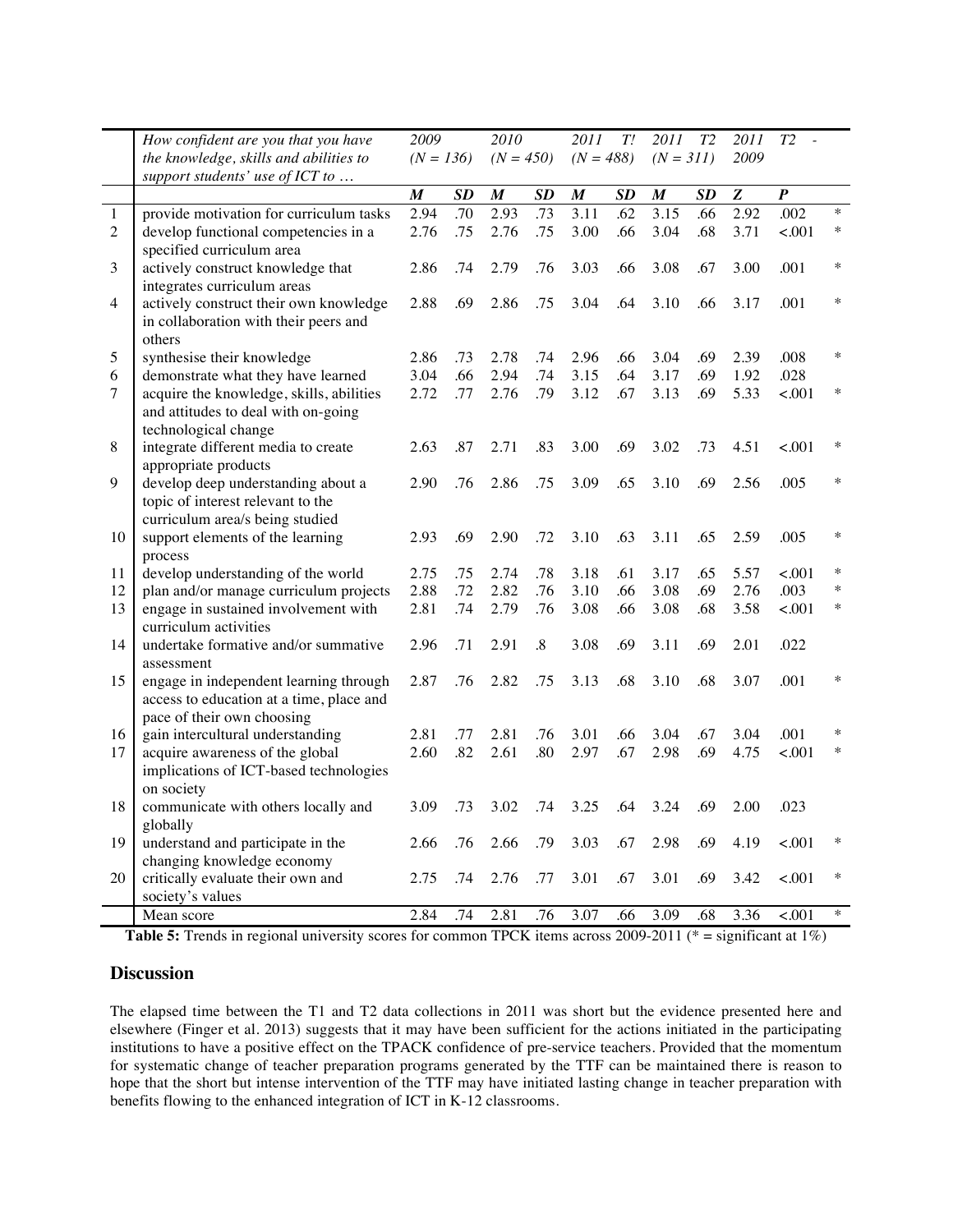For the regional university at which this study was conducted, an unexpected aspect of the data was that the scores at T1 were significantly higher than the national means. By T2 there was no significant difference, suggesting that gains, equivalent to those experienced nationally between T1 and T2, had occurred earlier at the regional university. This observation prompts questions about why TPACK confidence scores at the regional university might have been higher than the national mean at T1.

Table 5 presented data for final year students in 2009 and for students across all years in 2010 and 2011. Although there was no significant increase from 2009 to 2010 there were significant increases on all items from 2010 to 2011 T1. Examination of data for final year students reveals that there are 6 items with significant  $(p < .01)$  increases from 2009 to 2010 and 2 with significant increases from 2010 to 2011 T1. However, all 20 items show significant increases ( $p < .01$ ) from 2009 to 2011 T1. The implication is that the mean TPCK confidence of students at the regional university has increased from 2009 to 2011 T1 and then plateaued.

In considering potential reasons for these results, two possible explanations emerge. The first is associated with the introduction from 2010 of an *ICT and Pedagogy* course, as a requirement for all students in the Bachelor of Education (BEd) programs. The second is the transition, beginning in 2009, to offering all courses in the BEd online.

For the decade prior to 2000 the BEd programs had included a required course intended to develop computer skills but without a specific focus on the integration of ICT in learning and teaching. A program redesign in 2000 replaced that required course with one intended to develop computer skills with a clear focus on their application for learning and teaching. A subsequent program revision in 2003 removed the required ICT course with the expectation that the 'digital natives' then entering the program had the necessary ICT skills and that educational applications would be integrated across all courses in the program. By 2007 there was ample evidence that the integrated approach was not as successful as had been expected by the program designers. A further program revision reintroduced an *ICT and Pedagogy* course required for all BEd students and taken by most in the third year of their four year program. Final year students responding to the 2011 questionnaire had completed that course. It seems likely that at least some of the increase in TPACK confidence between 2009, when respondents had not taken that course, and 2011, when they had, should be attributable to the contribution of that course, which specifically addressed many of the aspects polled in the TCS. The evidence suggests that the inclusion of the required *ICT and Pedagogy* course was justified and that the course should be maintained.

The program revision initiated in 2007 included a decision that all BEd courses should be available online as well as being taught face-to-face on each of the three campuses where the program is offered. Offering courses online was intended to open access to the program for students who lived distant from the university and whose life circumstances prevented them from moving to a campus for study. It also offered flexibility for students who were studying on a campus when the number requiring a course on their campus was too small to sustain a class or they were unable to attend class for some other reason. Within a year of online offers being initiated, up to 70% of students in any course were studying online and most students were taking at least some courses online. The online offering has affected the way that courses are developed and taught such that all students in a course, even those enrolled on a campus, will interact with at least parts of the online course materials. In doing so they experience learning with ICT in ways that they might not have done in conventionally offered courses and that experience is likely to affect their knowledge of learning and teaching with ICT and their confidence for working with ICT. At the same time, course staff who had to engage with ICT as courses went online have become more confident in their use of ICT to support learning and teaching and more likely to integrate ICT in their face-to-face classes as well as when working online. In doing so they necessarily model the continuous professional learning that will be needed by the graduates they are preparing. The combination of working more extensively with ICT for their own learning, seeing its use modeled more frequently in teaching, and observing the continuing professional learning of more senior educators will have contributed to the increased scores of pre-service teachers on the TPACK confidence scales.

Probably the key lesson for teacher preparation from these data is the importance of programs 'practising what they preach' by modeling the use of ICT to support learning and teaching in ways similar to those being promoted for classroom use. ICT continues to develop rapidly and regardless of how rich an experience of learning with ICT preservice teachers have had in their own education they will be expected to return to schools prepared to make effective use of a new generation of ICT. The challenge for relatively short programs of teacher preparation to change expectations developed through twelve years of prior educational experience (Belland 2009) continues but